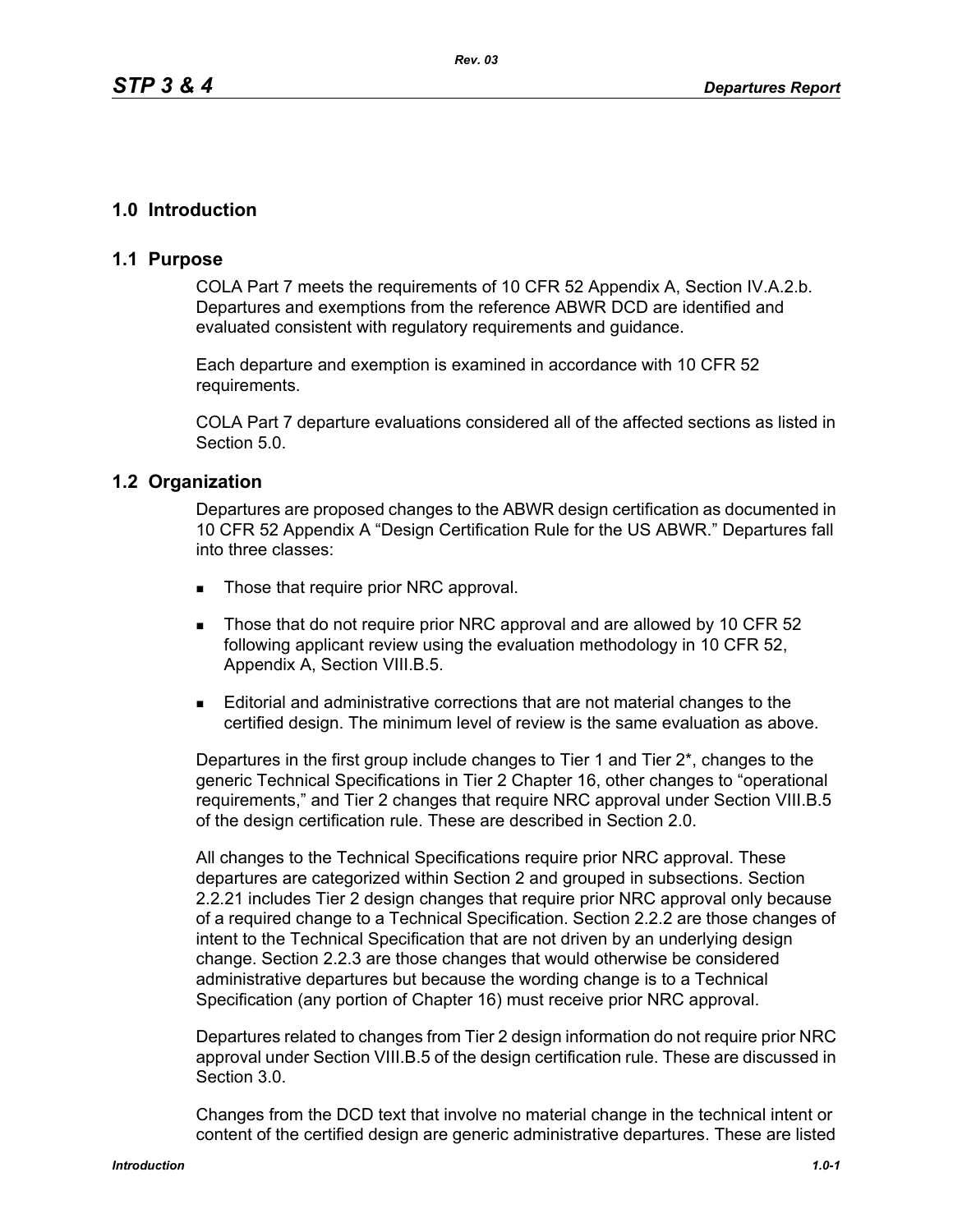in Section 4.0 in the table format and include the correction of internal references, consistency in nomenclature, and resolution of obvious technical misstatements such as wrong units.

Departures and exemptions can affect one or more sections of the COLA. Sectional changes are linked to a primary section. The primary section assigned is the highest in the change hierarchy, i.e. Tier 1 before T2\* before Tier 2. Each departure is assigned a primary section, and all secondary sections follow. A cross-tabulation of affected sections against the primary section is also provided.

Departures are also designated as either standard (prefixed as STD), applying to STP 3 & 4 and all subsequent applications that reference the ABWR, or site-specific, applying only to this STP 3 & 4 COLA (prefixed STP).

A separate table is provided in Section 5.0 for those drawings and figures transmitted in FSAR Chapter 21 that are changed as a result of a departure. These are organized both by departure vs. drawing and drawing vs. departure for reviewer convenience.

### **1.3 Report Format**

Section 2.0 is a compilation of those reports for departures that require prior NRC approval. Each report includes a description of the conceptual change that explains the reasoning for the change. The description explains both the primary affected section and all secondary affected sections. Each description includes the regulatory justification base(s) under which the Commission may grant the departure. A summary of the safety evaluation performed prior to application submittal is also provided as well as any references to, for example, submitted license topical reports or post-certification rulemaking actions.

Section 3.0 is the compilation of those reports for which prior NRC approval is not required per 10 CFR 52. These contain a description of the change and a summary of the written evaluation of the changes under Section X.A.3 of the design certification rule. These summary reports are similar in format and level of detail as reports submitted by operating reactors as required by 10 CFR 50.59. The written evaluations are performed per procedure and the final written evaluations are documented in the design record files and are retained for the life of the plant*.*

Section 4.0 is a tabulation of the administrative departures identified in developing the STP 3 & 4 COLA. These have been screened using the "50.59-like" process and do not require NRC approval under Section VIII.B.5 of the design certification rule because they do not impact:

- **Any design function.**
- **Method of performing or controlling a design function.**
- An evaluation for demonstrating that the intended design function will be accomplished.